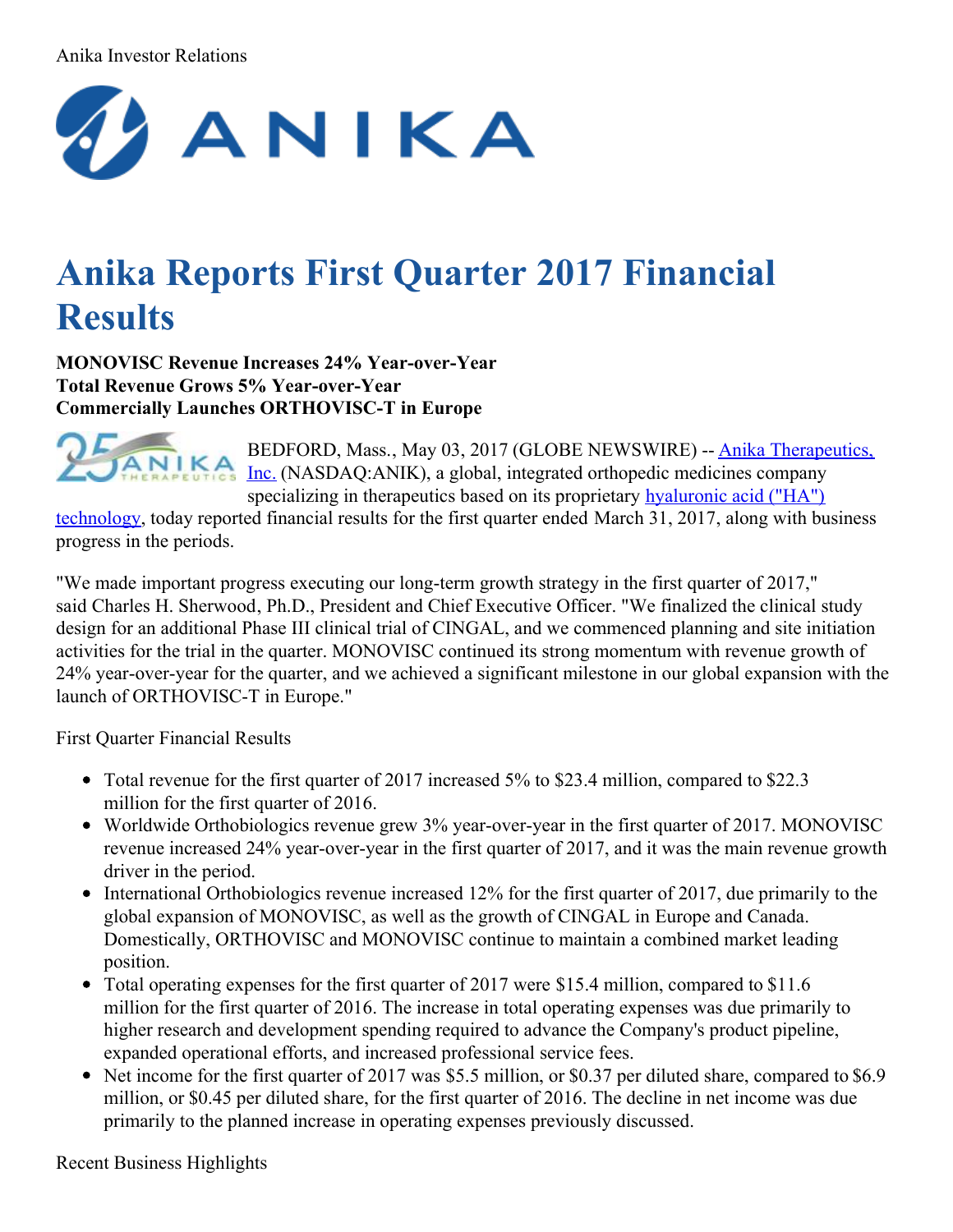The Company made key commercial, operational, pipeline, and financial advancements, including:

- Finalizing the clinical study design for an additional Phase III clinical trial of CINGAL, and commencing site initiation activities for the trial. The trial is a randomized, double-blind, active comparator controlled, multi-center study of CINGAL to demonstrate that CINGAL provides symptomatic relief of osteoarthritis of the knee in patients who have not responded to conservative treatment.
- Launching ORTHOVISC-T in Europe to relieve pain and restore function in tendons affected by chronic lateral epicondylosis.
- Advancing its product pipeline with continued progress on enrolling patients in the FastTRACK Phase III HYALOFAST Study for cartilage repair, as well as the Phase III MONOVISC study for the treatment of osteoarthritis pain in the hip.
- Progressing the consolidation of the Company's global manufacturing operations at Anika's Bedford, Massachusetts corporate headquarters.
- Completing the build-out of the Company's new European headquarters and training center in Padova, Italy.

#### Conference Call Information

Anika's management will hold a conference call and webcast to discuss its financial results and business highlights tomorrow, Thursday, May 4th at 9:00 am ET. The conference call can be accessed by dialing 1-855-468-0611 (toll-free domestic) or 1-484-756-4332 (international). A live audio webcast will be available in the "Investor [Relations"](https://www.globenewswire.com/Tracker?data=n6q1SnwY_jbE20pzSy5TJpHbMixD-OL1LDpMqyDuAIhooI6HTIt0YdvsHqRGVTrTqn71lny7Ks-2BGQo3SYY-zYeL9lFzp6FSjCcyNPtcD38Ami30oA97thW1BLO1BD7) section of Anika's website, [www.anikatherapeutics.com](https://www.globenewswire.com/Tracker?data=Chzk_s686YDzsRe-dqCDzRU0r2owYmUAWsLFBSMSdCebHN2e-BF-6GREHggRqBQ6X9ftNf546Yt9IRKnoTNZSe0kV0n9CYQaWvXk6mTu_IDa0TQJ7lzQ0VJz9btSm-w2). An accompanying slide presentation may also be accessed via the Anika website. A replay of the webcast will be available on Anika's website approximately two hours after the completion of the event.

#### About Anika Therapeutics, Inc.

Anika [Therapeutics,](https://www.globenewswire.com/Tracker?data=8-gkCI2ATb9epzRMkHS8-QRhKml5PGt31mnyIRzQuzTleZ9865-0YJvXwBZuG3DKEiwRWQ2dhUzIxPOgHVxmBqauh0w0sBW7eoFKgaOATpkRm2Ur2iQJnhr2g__qitVXbt0e5o2rXcNknppWscQvrJ2bF6pV1S5bZWl6f7s5Ee4uxSol5WSKbapA4PlRhNil8LbXSBvfd9FP46OhdHUtoIK4VgWR0LFKwCDrbXZ4e9Q-0f1ryTERE4iPH1yQvdjDL17JtICTDSAQ6CitdEbo-e3ZtkaAFH1vnZmYHwfm2GqEyT-LJD9myhtTDvA6rVt05pV_yDX_SacVFTDV_3Q3vhizsTXkX4Y3bxdEXdJZARY=) Inc. (NASDAQ:ANIK) is a global, integrated orthopedic medicines company based in Bedford, Massachusetts. Anika is committed to improving the lives of patients with degenerative orthopedic diseases and traumatic conditions with clinically meaningful therapies along the continuum of care, from palliative pain management to regenerative cartilage repair. The Company has over two decades of global expertise developing, manufacturing, and commercializing more than 20 products based on its proprietary hyaluronic acid (HA) [technology](https://www.globenewswire.com/Tracker?data=762hCC81OVnNvQDIVPfBXEZ71aOHnOssxoeYqwhhOe5bls73kWPkc3XEw3yJjg-T34jNWZOZVO7DoDZ7i1K8D9tpTsOLJgfszUjbAFpL1EPV-8J0SMtcRcw3REHrxQuJR7UivnUkUpwXN241hZmqRg==). Anika's orthopedic medicine portfolio includes [ORTHOVISC](https://www.globenewswire.com/Tracker?data=GVPcKrQambv_Z-3QrG5g9G_ccp4W5MV6EvlUOmKhnZ0w2b76nCak3cwk6Zr7PM3E9g2xjSiFS9uv5ggbFs9d2MEtJ1RaAKm_FaeveNgvosWrLK48mxzdNWB6X9uLMbWBKDIfLkeKOfSdjWrdE8fuGLoucZam4AVkOXAQzpi08WPzNE_VTBe-e_Ip3QdNmj-DU5pjnChf3LoTSTxB-Nnw6WVolN0tdlgPAZ-Suz-ckUD2Q9fuBJwrXQ81-lgcOlXWwKIvFfiDjoHWFEl4Swifa-EicFVl_dBMwldDz4LJBuOXfKf-0xATo6Gb8Zcfxw5RizHSac6qOANr9AKHIVyPKCKVHFms1nZgFc0cp_brzMNYrxBdp-vBcxl-DzwVSZOf)®, [MONOVISC](https://www.globenewswire.com/Tracker?data=vahZXcfxuO4Tvg_sIYz3MVIH0j3j6aaly71UG6UavoqeK9OmN3pP2Ntw1xZjv8aS_FEF4AZQdTY3Gie3_aQvZea2AcZVuCz92xhETQkDvGA7QA9feJfihg6lVXDd4p0y1h6cP6pSqp3kCgjFzOppQ7pO4OboCVIgliPiWKo1E-FST9z7arl7Sq-SOz4o7I_dVPnxWRJW4WFK9aev5fUK2gjt7nAcJ_cx43b2if6wy60hA0KdlQUDFlN5QUoIbEDSnJw2_XRoWYsjl9iPImIixxfH3HvFqq_9ycWiv9OxvKTRYCAjdscgQF-B-mCtAMmIaur3e1FyrQJsAke0ojaX45yS9TMyHKTGqCsd2_wmtkzK5uCNUAnBOhvOrg3mRnBz)®, and [CINGAL](https://www.globenewswire.com/Tracker?data=b8CKX7-LjWGY2RhXRSz07q6nOG9apbmejU4V-9XM3TYYUYb2Rn3s1I_9SujxjI7ViJCJMKV21sIyU47khyNp5w==)®, which alleviate pain and restore joint function by replenishing depleted HA, and [HYALOFAST®](https://www.globenewswire.com/Tracker?data=8rkr0DTqsBH0o-a8Cvl72ubEw2wsSgmp6ve8HjU9PpKwjJXi24CnRg0Vs56d1hlsXEa8ll2uTxgn5FrZBDB6ROUtsb92L01qzOLhgpOpcDg=), a solid HA-based scaffold to aid cartilage repair and regeneration. For more information about Anika, please visit [www.anikatherapeutics.com](https://www.globenewswire.com/Tracker?data=Chzk_s686YDzsRe-dqCDzRU0r2owYmUAWsLFBSMSdCcFN1Mjxzhi-1qeFs2c69Ntl-pLihT4JGF__tja-LucaiD9xS_fXZuYybERnDFF_rc=).

### Forward-Looking Statements

*The statements made in this press release, which are not statements of historical fact, are forward-looking* statements within the meaning of Section 27A of the Securities Act of 1933, as amended, and Section 21E of *the Securities Exchange Act of 1934, as amended. These statements are based upon the current beliefs and expectations of the Company's management and are subject to significant risks, uncertainties, and other factors. The Company's actual results could dif er materially from any anticipated future results, performance, or achievements described in the forward-looking statements as a result of a number of factors including, but not limited to, (i) the Company's ability to successfully commence and/or complete clinical* trials of its products on a timely basis or at all; (ii) the Company's ability to obtain pre-clinical or clinical *data to support domestic and international pre-market approval applications, 510(k) applications, or new drug applications, or to timely file and receive FDA or other regulatory approvals or clearances of its* products; (iii) that such approvals will not be obtained in a timely manner or without the need for additional *clinical trials, other testing or regulatory submissions, as applicable; (iv) the Company's research and product development ef orts and their relative success, including whether we have any meaningful sales of* any new products resulting from such efforts; (y) the cost effectiveness and efficiency of the Company's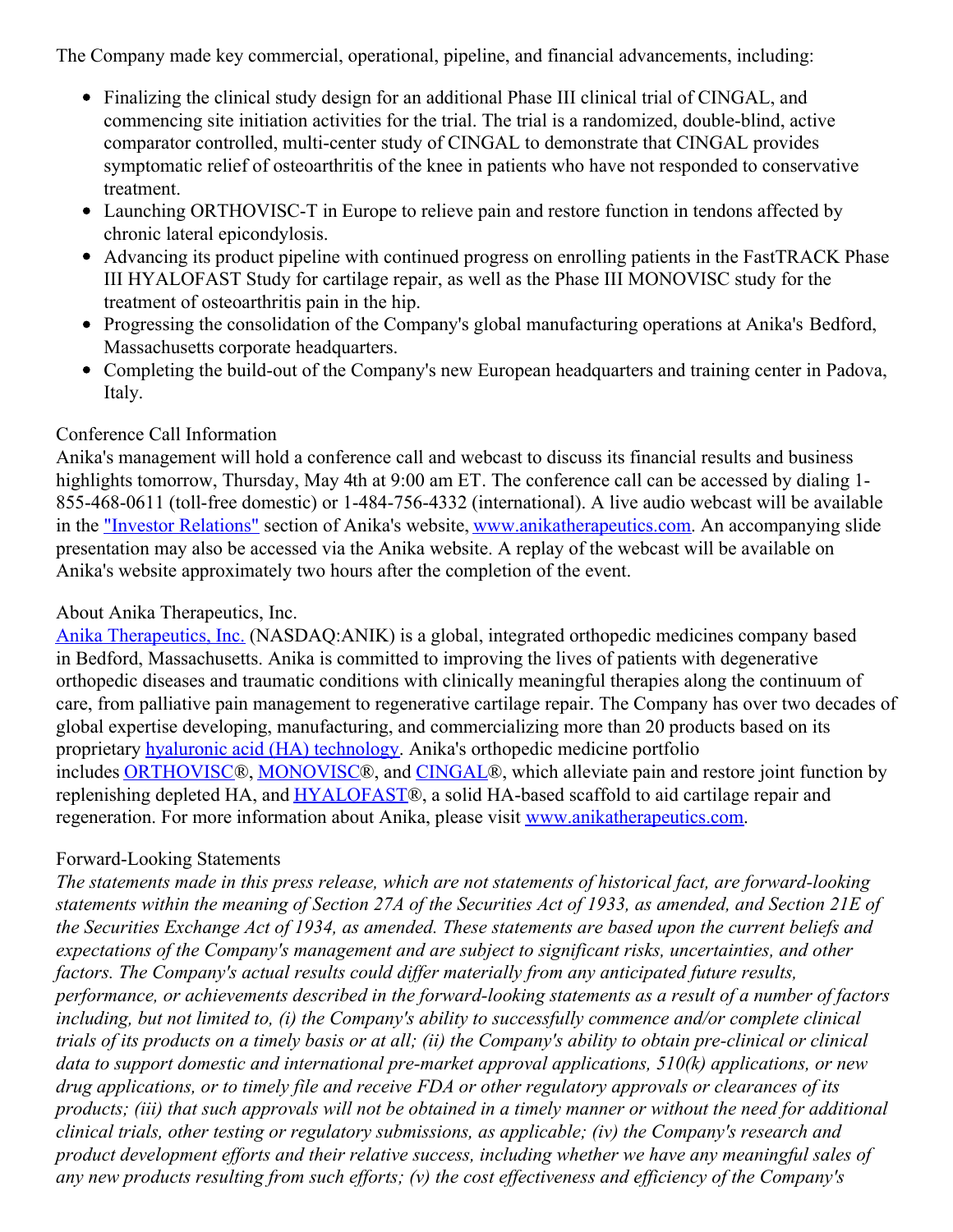*clinical studies, manufacturing operations, and production planning; (vi) the strength of the economies in* which the Company operates or will be operating, as well as the political stability of any of those geographic *areas; (vii) future determinations by the Company to allocate resources to products and in directions not presently contemplated; (viii) the Company's ability to successfully commercialize its products, in* the U.S. and abroad; (ix) the Company's ability to provide an adequate and timely supply of its products to its customers; and (x) the Company's ability to achieve its growth targets. Additional factors and risks are *described in the Company's periodic reports filed with the Securities and Exchange Commission, and they are available on the SEC's website at [www.sec.gov](https://www.globenewswire.com/Tracker?data=W7KQN-3xCkoJBX4qIL36JAEhWmPLxR5mP5J1RwPkbtHHYtaMpziUJw_TN1h4-efYMiiL4lza1uCREq7Uw0WDpg==). Forward-looking statements are made based on information available to the Company on the date of this press release, and the Company assumes no obligation to update the information contained in this press release.*

Anika Therapeutics, Inc. and Subsidiaries Condensed Consolidated Statements of Operations (in thousands, except per share data) (unaudited)

|                                                    | For the Three Months<br>Ended March 31, |          |  |
|----------------------------------------------------|-----------------------------------------|----------|--|
|                                                    |                                         |          |  |
|                                                    | 2017                                    | 2016     |  |
| Product revenue                                    | \$23,381                                | \$22,278 |  |
| Licensing, milestone and contract revenue          | 5                                       | 5        |  |
| Total revenue                                      | 23,386                                  | 22,283   |  |
| Operating expenses:                                |                                         |          |  |
| Cost of product revenue                            | 6,083                                   | 5,425    |  |
| Research & development                             | 4,230                                   | 2,159    |  |
| Selling, general & administrative                  | 5,067                                   | 3,990    |  |
| Total operating expenses                           | 15,380                                  | 11,574   |  |
| Income from operations                             | 8,006                                   | 10,709   |  |
| Interest income, net                               | 58                                      | 72       |  |
| Income before income taxes                         | 8,064                                   | 10,781   |  |
| Provision for income taxes                         | 2,571                                   | 3,886    |  |
| Net income                                         | \$5,493                                 | \$6,895  |  |
| Basic net income per share:                        |                                         |          |  |
| Net income                                         | \$0.38                                  | \$0.46   |  |
| Basic weighted average common shares outstanding   | 14,576                                  | 14,875   |  |
| Diluted net income per share:                      |                                         |          |  |
| Net income                                         | \$0.37                                  | \$0.45   |  |
| Diluted weighted average common shares outstanding | 15,043                                  | 15,307   |  |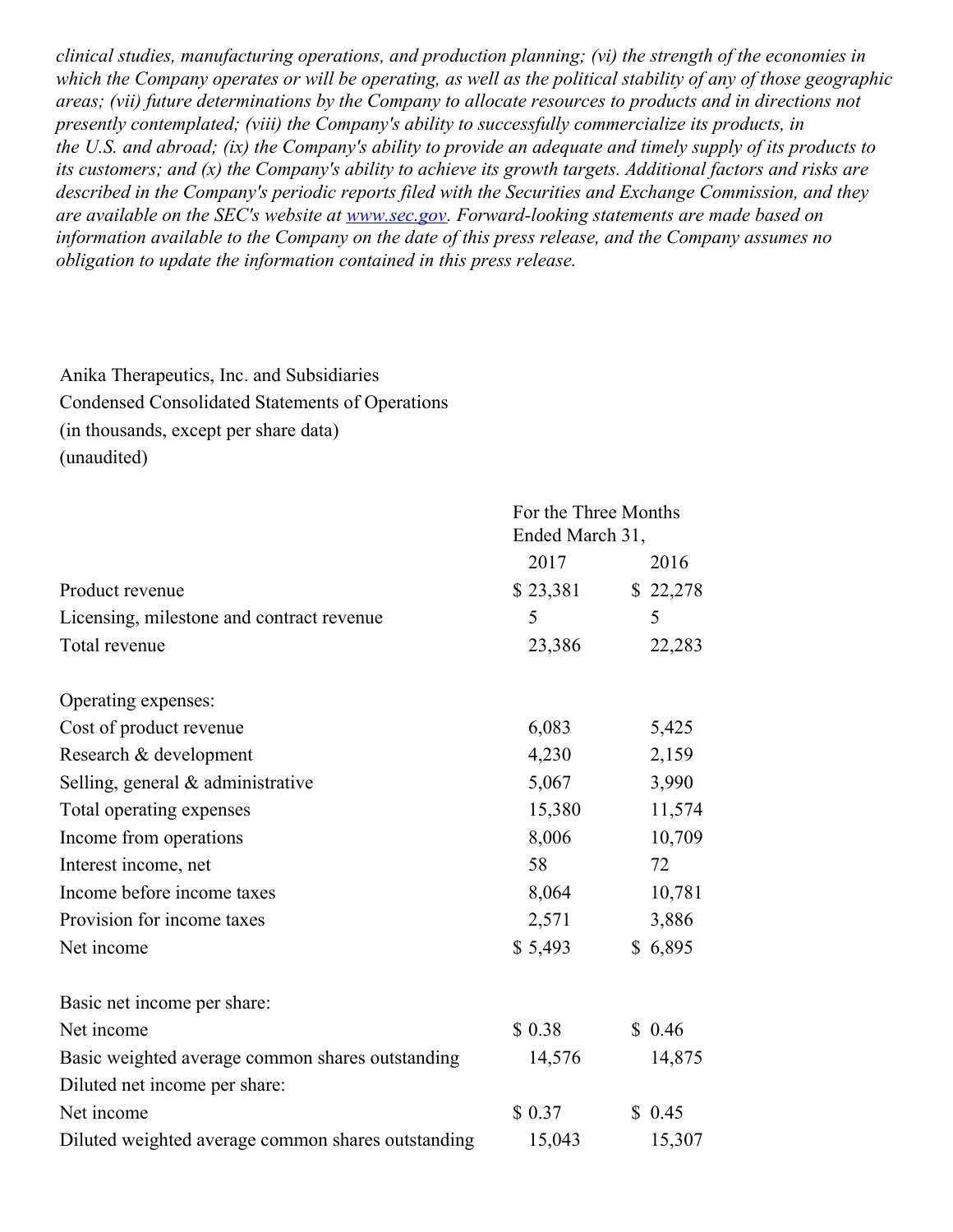Anika Therapeutics, Inc. and Subsidiaries Condensed Consolidated Balance Sheets

(in thousands, except per share data) (unaudited)

|                                                                         | March 31, | December 31, |
|-------------------------------------------------------------------------|-----------|--------------|
| <b>ASSETS</b>                                                           | 2017      | 2016         |
| Current assets:                                                         |           |              |
| Cash and cash equivalents                                               | \$119,368 | \$104,261    |
| Investments                                                             | 19,250    | 20,500       |
| Accounts receivable, net of reserves                                    |           |              |
| of \$196 and \$194 at March 31,                                         | 21,079    | 27,598       |
| 2017 and December 31, 2016, respectively                                |           |              |
| Inventories                                                             | 16,180    | 15,983       |
| Prepaid expenses and other current assets                               | 1,173     | 2,098        |
| Total current assets                                                    | 177,050   | 170,440      |
| Property and equipment, net                                             | 51,593    | 52,296       |
| Long-term deposits and other                                            | 1,234     | 69           |
| Intangible assets, net                                                  | 10,162    | 10,227       |
| Goodwill                                                                | 7,328     | 7,214        |
| Total assets                                                            | \$247,367 | \$240,246    |
| LIABILITIES AND STOCKHOLDERS' EQUITY                                    |           |              |
| <b>Current liabilities:</b>                                             |           |              |
| Accounts payable                                                        | \$6,050   | \$2,303      |
| Accrued expenses and other current liabilities                          | 4,167     | 6,496        |
| Total current liabilities                                               | 10,217    | 8,799        |
| Other long-term liabilities                                             | 400       | 2,126        |
| Deferred tax liability                                                  | 6,722     | 6,548        |
| Commitments and contingencies                                           |           |              |
| Stockholders' equity:                                                   |           |              |
| Preferred stock, \$.01 par value; 1,250 shares authorized,<br>no shares |           |              |
| issued and outstanding at December 31,                                  |           |              |
| 2016 and December 31,                                                   |           |              |
| 2015, respectively                                                      |           |              |
| Common stock, $$.01$ par value; $60,000$ and $30,000$<br>shares         |           |              |
| authorized, 14,655 and 14,627 shares issued and<br>outstanding at       | 146       | 146          |
| March 31, 2017 and December 31, 2016, respectively                      |           |              |
| Additional paid-in-capital                                              | 63,719    | 61,735       |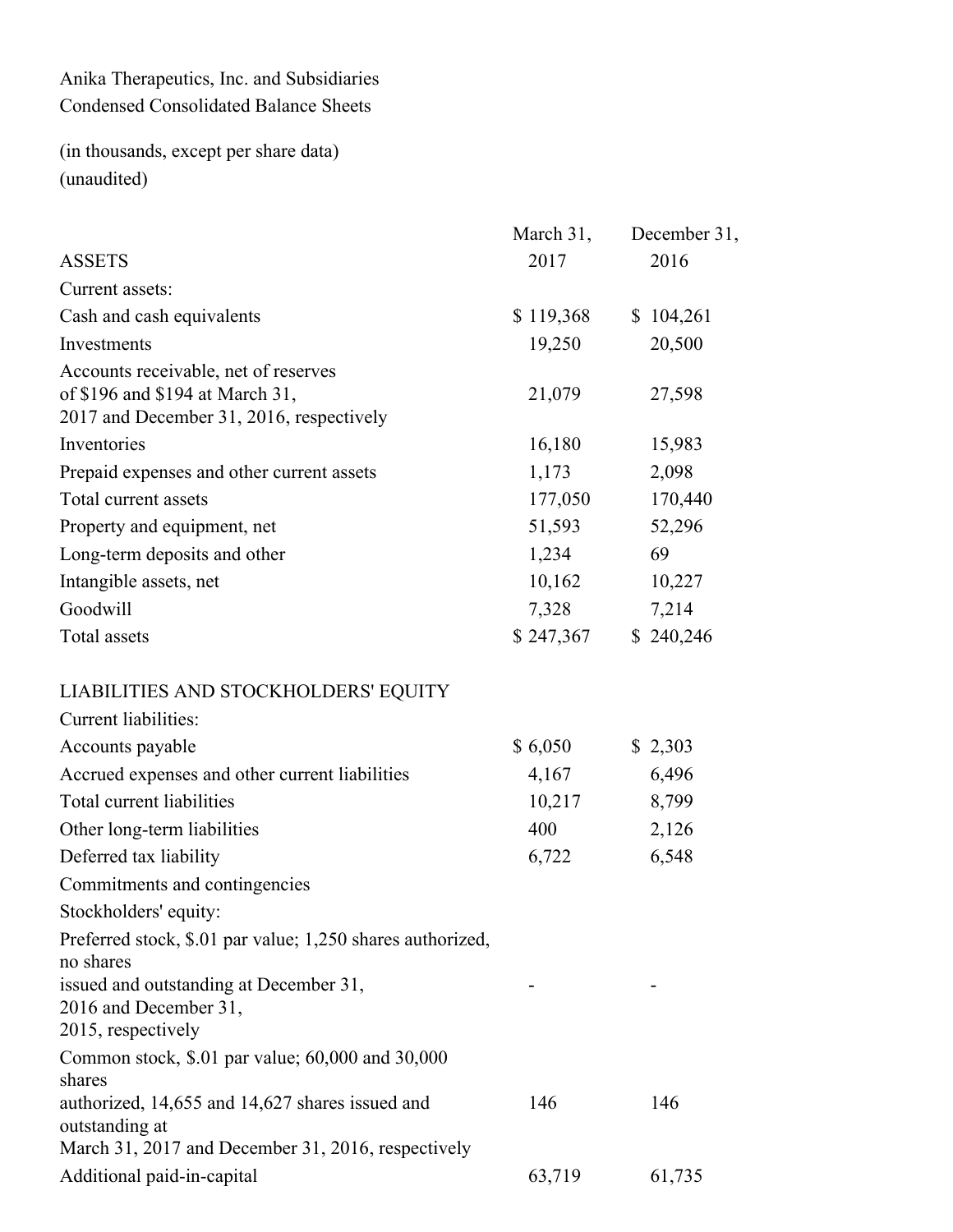| Accumulated other comprehensive loss       | (7,025)   | (7,317)   |  |
|--------------------------------------------|-----------|-----------|--|
| Retained earnings                          | 173,188   | 168,209   |  |
| Total stockholders' equity                 | 230,028   | 222,773   |  |
| Total liabilities and stockholders' equity | \$247,367 | \$240,246 |  |

Anika Therapeutics, Inc. and Subsidiaries Supplemental Financial Data

Revenue by Product Line and Product Gross Margin (in thousands, except percentages) (unaudited)

|                             | For the Three Months Ended March 31, |        |               |               |                |        |                |               |
|-----------------------------|--------------------------------------|--------|---------------|---------------|----------------|--------|----------------|---------------|
| Product Line:               |                                      | 2017   | $\frac{0}{0}$ |               |                | 2016   | $\frac{0}{0}$  |               |
| Orthobiologics              | S.                                   | 20,227 | 87            | $\frac{0}{0}$ | $\mathbb{S}^-$ | 19,587 | 88             | $\%$          |
| Surgical                    |                                      | 1,296  | 5             | $\frac{0}{0}$ |                | 1,318  | 6              | $\frac{0}{0}$ |
| Dermal                      |                                      | 425    | 2             | $\frac{0}{0}$ |                | 381    | 2              | $\frac{0}{0}$ |
| Other                       |                                      | 1,433  | 6             | $\frac{0}{0}$ |                | 992    | $\overline{4}$ | $\frac{0}{0}$ |
| <b>Product Revenue</b>      | S.                                   | 23,381 | 100           | $\frac{0}{0}$ | \$             | 22,278 | 100            | $\%$          |
| <b>Product Gross Profit</b> |                                      | 17,298 |               |               |                | 16,853 |                |               |
| <b>Product Gross Margin</b> |                                      | 74%    |               |               |                | 76%    |                |               |

# Product Revenue by Geographic Region (in thousands, except percentages) (unaudited)

|                        | For the Three Months Ended March 31, |        |               |               |    |          |               |               |
|------------------------|--------------------------------------|--------|---------------|---------------|----|----------|---------------|---------------|
|                        |                                      | 2017   | $\frac{0}{0}$ |               |    | 2016     | $\frac{0}{0}$ |               |
| Geographic Region:     |                                      |        |               |               |    |          |               |               |
| <b>United States</b>   | SS.                                  | 18,930 | 81            | $\%$          |    | \$18,011 | 81            | $\%$          |
| Europe                 |                                      | 2,829  | 12            | $\%$          |    | 2,565    | 11            | $\%$          |
| Other                  |                                      | 1,622  |               | $\%$          |    | 1,702    | 8             | $\%$          |
| <b>Product Revenue</b> |                                      | 23,381 | 100           | $\frac{0}{0}$ | S. | 22,278   | 100           | $\frac{0}{0}$ |

## CONTACT: